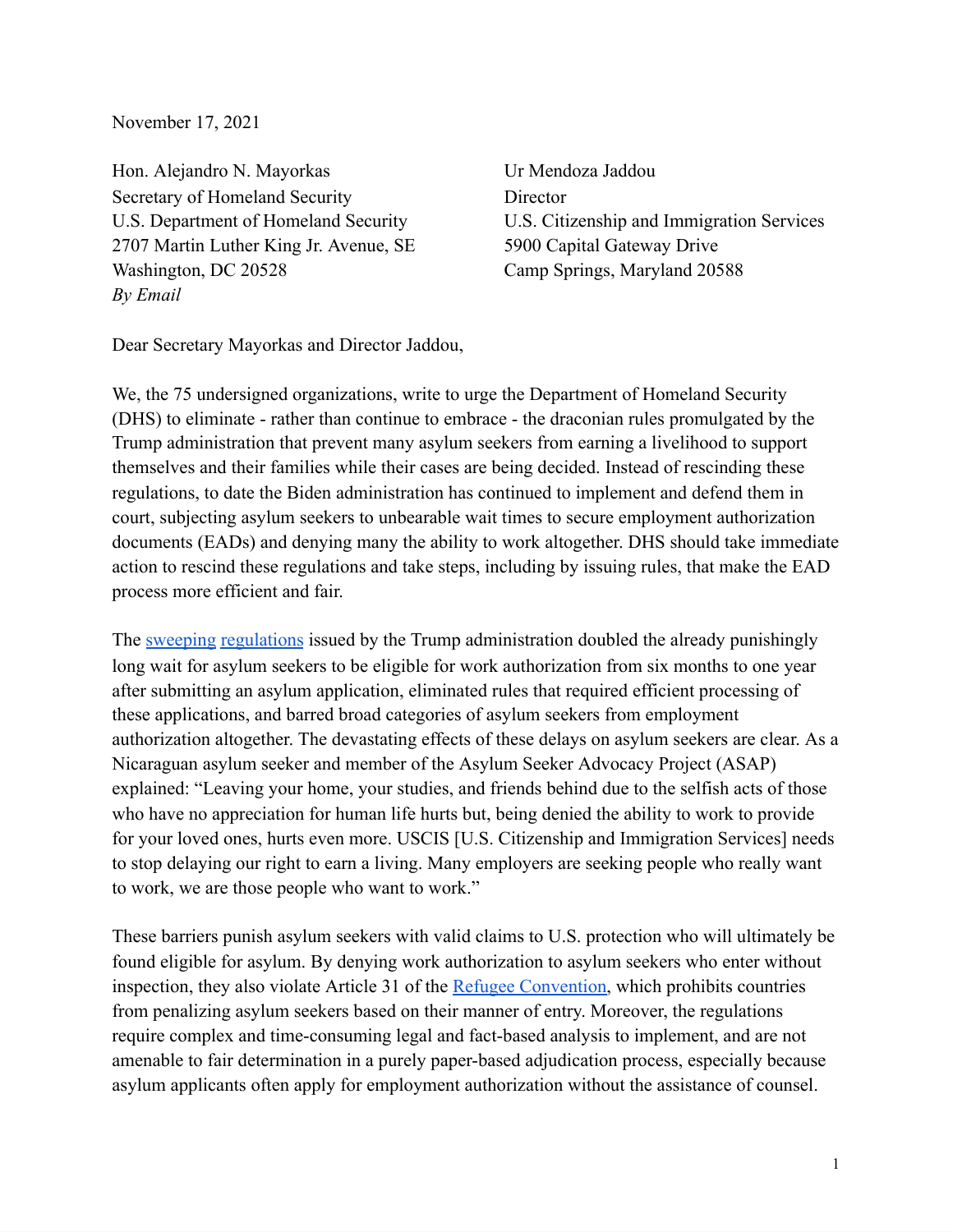A federal court partially [enjoined](https://asylumadvocacy.org/wp-content/uploads/2020/09/Casa-de-Maryland-v-Wolf-Memorandum-Opinion-on-PI.pdf) the regulations, holding that they were likely unlawful under the Administrative Procedure Act and that DHS had "simply paid lip service" to the devastating economic hardship the rules would inflict on asylum seekers, including the inability to afford the costs of seeking asylum such as hiring legal counsel. Indeed, when the Trump administration proposed these regulations, the Attorneys General of 19 states wrote to [oppose](https://www.nj.gov/oag/newsreleases19/2019.11.08-EAD-Comment_States-AG_Final.pdf) the proposed rule because it would make it harder for asylum seekers to work, "lower tax revenue for the States, harm the States' industries, increase reliance on State-funded programs, and make it harder for the States to enforce their labor and civil rights laws." Yet since President Biden took office, DHS has doubled down on these restrictions by [ratifying](https://www.dhs.gov/news/2021/05/07/dhs-ratifies-rule-removes-30-day-ead-processing-requirement) the EAD processing rule, defending the regulations in court, and continuing to deny EADs to asylum seekers based on these Trump-era regulations.

The inability to work for many months after requesting asylum leaves many asylum seekers, who are often traumatized, in anxiety-filled **[prolonged](https://www.thenation.com/article/politics/asylum-regulation/)** limbo and vulnerable to severe deprivations such as being homeless, unable to feed themselves and their children, or struggling to get health care. An ASAP member and asylum seeker from Hong Kong noted the hardship of "[t]he wait to be processed, and the inability to work legally to pay for healthcare, rent, and food while I wait to be processed. I have a graduate degree obtained in the States. Before my life unraveled, I had a decent-paying job, and contributed by paying taxes and making donations to my church and other worthy causes. I can't do it now. I can't even work at Safeway or McDonald's. I worry about getting COVID. I worry about getting sick since I am uninsured."

Even before the Trump administration promulgated these regulations, asylum seekers already had to wait five months after filing an asylum application before they could even submit an application for an EAD, and only became eligible to receive an EAD six months after applying for asylum. Many [refugees](https://www.humanrightsfirst.org/sites/default/files/Work_Authorization.pdf) have struggled to survive while waiting for employment authorization prior to the Trump-era regulations. For instance, a Salvadoran asylum seeker who fled domestic violence and death threats was forced to live with an abusive man in the United States because she lacked work authorization and had nowhere else to go, and a torture survivor from the Central African Republic ended up homeless until he received work authorization.

DHS should fully rescind the Trump-era rules that create work authorization deprivations and take additional steps, including by issuing regulations, to establish a more humane and efficient EAD process:

● **Automatically issue EADs to applicants who have filed a Form I-589, Application for Asylum**, or otherwise indicate an intent to apply for asylum, without requiring a separate EAD application form. USCIS could, for example, permit asylum seekers to apply for EADs by checking a box on the I-589 or consider a positive credible fear [determination,](https://www.federalregister.gov/documents/2021/08/20/2021-17779/procedures-for-credible-fear-screening-and-consideration-of-asylum-withholding-of-removal-and-cat)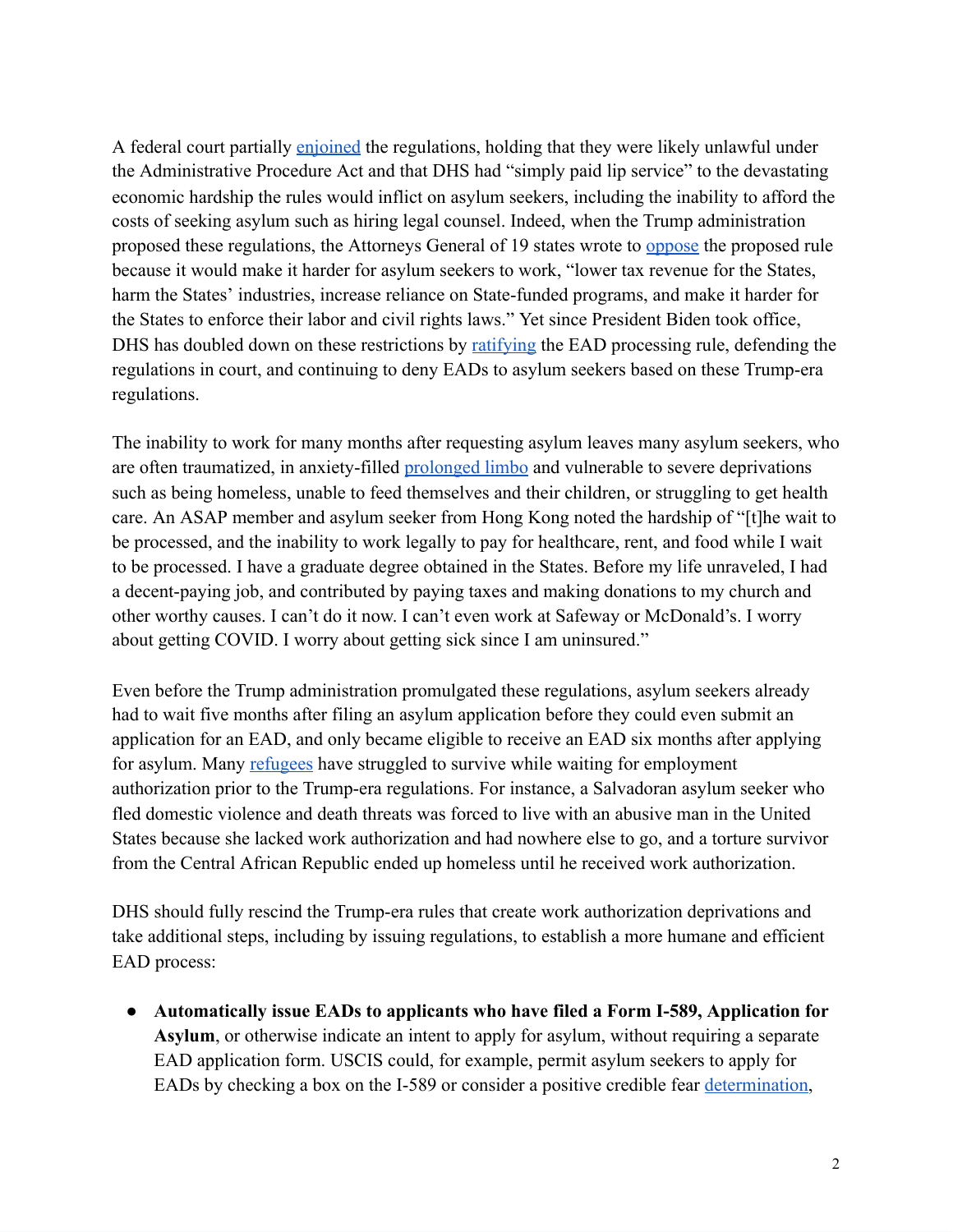filing the first three pages of an asylum application for biometrics, or lodging of an asylum application with the immigration court to meet the filing requirement for purposes of EAD eligibility. This would significantly reduce the administrative burden on USCIS in processing EAD applications.

- **Alternatively, shorten and simplify the Form I-765, Application for Employment Authorization**, which ballooned during the Trump administration from two to seven pages in length. Some of the added questions and required evidence pertain to new and harmful regulatory barriers that USCIS should rescind, while others do not even appear relevant to EAD eligibility. The needless complexity of the current form creates barriers for asylum seekers, particularly those not fluent in English or not represented by an attorney, and leads to inadvertent mistakes and increased bureaucratic delays in processing applications.
- **Issue EADs valid throughout the pendency of an applicant's asylum case** (including administrative and judicial appeals) to ensure that asylum seekers do not have gaps in employment authorization, to reduce the financial burden imposed by exorbitant renewal fees, and to reduce the administrative burden on USCIS to process renewal applications.
- **Ensure that the USCIS website, forms, and instructions are available in languages commonly spoken by asylum seekers and accept forms in these languages** so that applicants are not forced to complete forms and swear to the accuracy of their statements on forms in unfamiliar languages. Establish a translation service for all other languages to assist asylum seekers with completing forms.
- **Eliminate EAD application fees for all asylum seekers**, which are burdensome and often prevent people from applying. This includes the fees imposed by the Trump administration, fees for (c)(11) parole-based EADs, as well as the \$410 application fee for asylum-based EAD renewals (to the extent that the agency declines to make EADs valid for the pendency of the applicant's asylum claim, as recommended).
- **Eliminate the bar to EAD eligibility for asylum seekers with convictions that USCIS adjudicators believe constitute "aggravated felonies,"** a notoriously complex legal question that has been the subject of extensive case law. When an EAD application is mistakenly denied on these grounds, it may be years before the error can be fixed, during which time the asylum seeker is unable to support themselves or their family.
- **Allocate sufficient staff and resources to timely process asylum-based EAD initial applications and renewals** and require, by regulation, that all protection-based EADs, including the (a)(5), (a)(10), (c)(8), and (c)(11) categories, are processed within 30 days.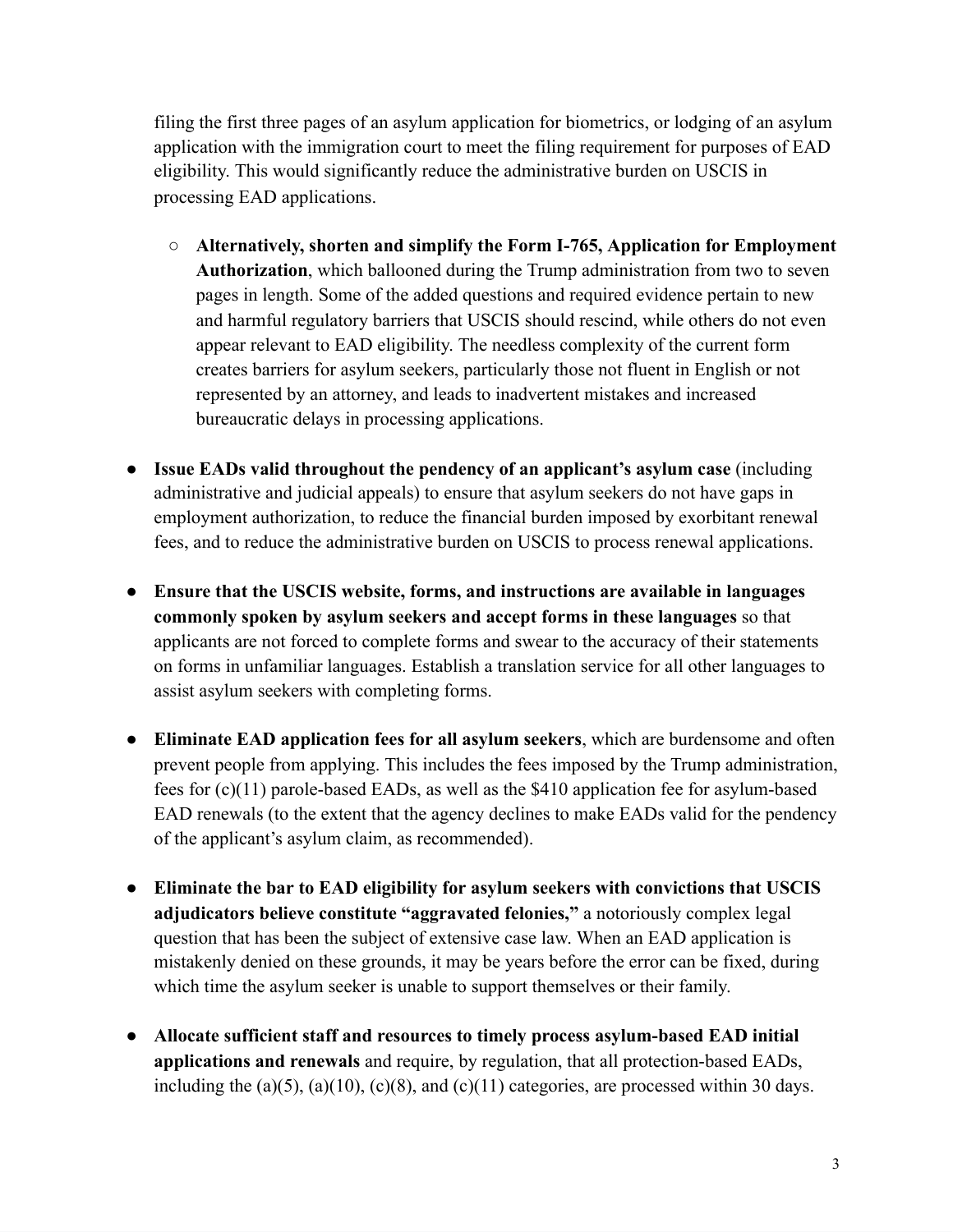USCIS continues to fail to adhere to its legal mandate to timely process initial (c)(8) EAD applications within 30 days of receipt. Protection-based EAD applications should be processed within this timeframe and promptly mailed to applicants.

● **Ensure that the I-765 application includes more accurate gender designations,** as it currently allows applicants to indicate only male or female gender designations, unlike U.S. passports, for which the State Department recently began to provide an "X" gender marker option.

We also urge the administration to support legislative change to eliminate the statutory 180-day [waiting](https://uscode.house.gov/view.xhtml?req=granuleid%3AUSC-prelim-title8-section1158&num=0&edition=prelim) period for asylum-based work authorization that imperils the lives and wellbeing of asylum seekers in the United States who are unable to support themselves and their families while they wait for their cases to be decided. While the 180-day EAD bar remains in statute, USCIS should:

- **Develop an alternative means to consider an asylum application to be filed for purposes of EAD eligibility**. It often takes asylum seekers months to complete and submit their asylum applications because these applications are difficult to complete without an attorney, require significant detail, and must be completed in English. As noted above, USCIS could consider a positive credible fear [determination](https://www.federalregister.gov/documents/2021/08/20/2021-17779/procedures-for-credible-fear-screening-and-consideration-of-asylum-withholding-of-removal-and-cat) (to the extent DHS chooses to employ expedited removal, which it should not), the filing of the first three pages of the asylum application for biometrics, the lodging of an asylum application with the immigration court, or other events signalling an asylum seeker's intent to request protection in the United States as satisfying the filing requirement.
- **Accept and process EAD applications any time after the filing requirement is met** and immediately issue an EAD when the statutory [waiting](https://uscode.house.gov/view.xhtml?req=granuleid%3AUSC-prelim-title8-section1158&num=0&edition=prelim) period has ended.
- **Employ a straight-forward calendar-day-based system (i.e. counting from the day of filing) to calculate eligibility for employment authorization**, rather than the former EAD clock system or the current "applicant-caused delays" system. A calendar-day-based system would be simpler, more efficient and straightforward, and would reduce mistaken denials, which are often extremely difficult and time-consuming for asylum seekers and their advocates to correct.

We respectfully request an opportunity to discuss these and other ways in which DHS and USCIS can strengthen and improve the U.S. asylum system.

Respectfully,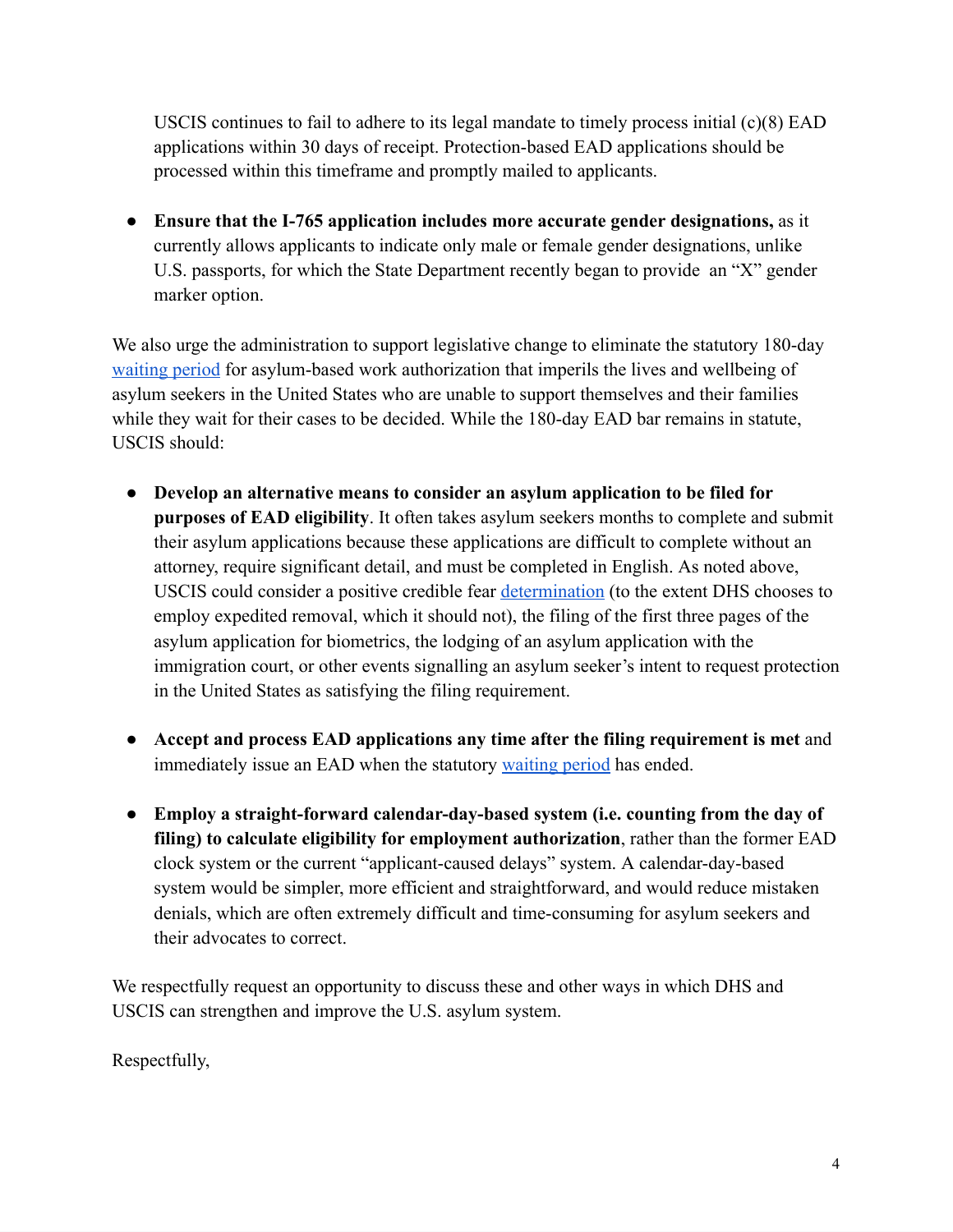Al Otro Lado Aldea - The People's Justice Center Alianza Nacional de Campesinas American Immigration Council American Immigration Lawyers Association Arizona Justice For Our Neighbors Asylum Seeker Advocacy Project (ASAP) Bellevue Program for Survivors of Torture Black Alliance for Just Immigration (BAJI) Bridge to Rutland Catholic Charities of Southern New Mexico Catholic Legal Immigration Network, Inc. Center for Gender & Refugee Studies Center for Victims of Torture Chicago Jewish Coalition for Refugees Church World Service Columbia Law School Immigrants' Rights Clinic Community Asylum Seekers Project Comunidad Maya Pixan Ixim DC Volunteer Lawyers Project Disciples Immigration Legal Counsel Disciples Refugee & Immigration Ministries Doctors for Camp Closure Economic Policy Institute Florence Immigrant & Refugee Rights Project FORA Freedom Network USA **HIAS** Hispanic Federation Human Rights First Human Rights Initiative of North Texas Human Rights Watch ICNA Relief Illinois Coalition for Immigrant and Refugee Rights Immigrant Defenders Law Center Immigrant Legal Resource Center Immigration Equality Immigration Hub Innovation Law Lab International Refugee Assistance Project (IRAP)